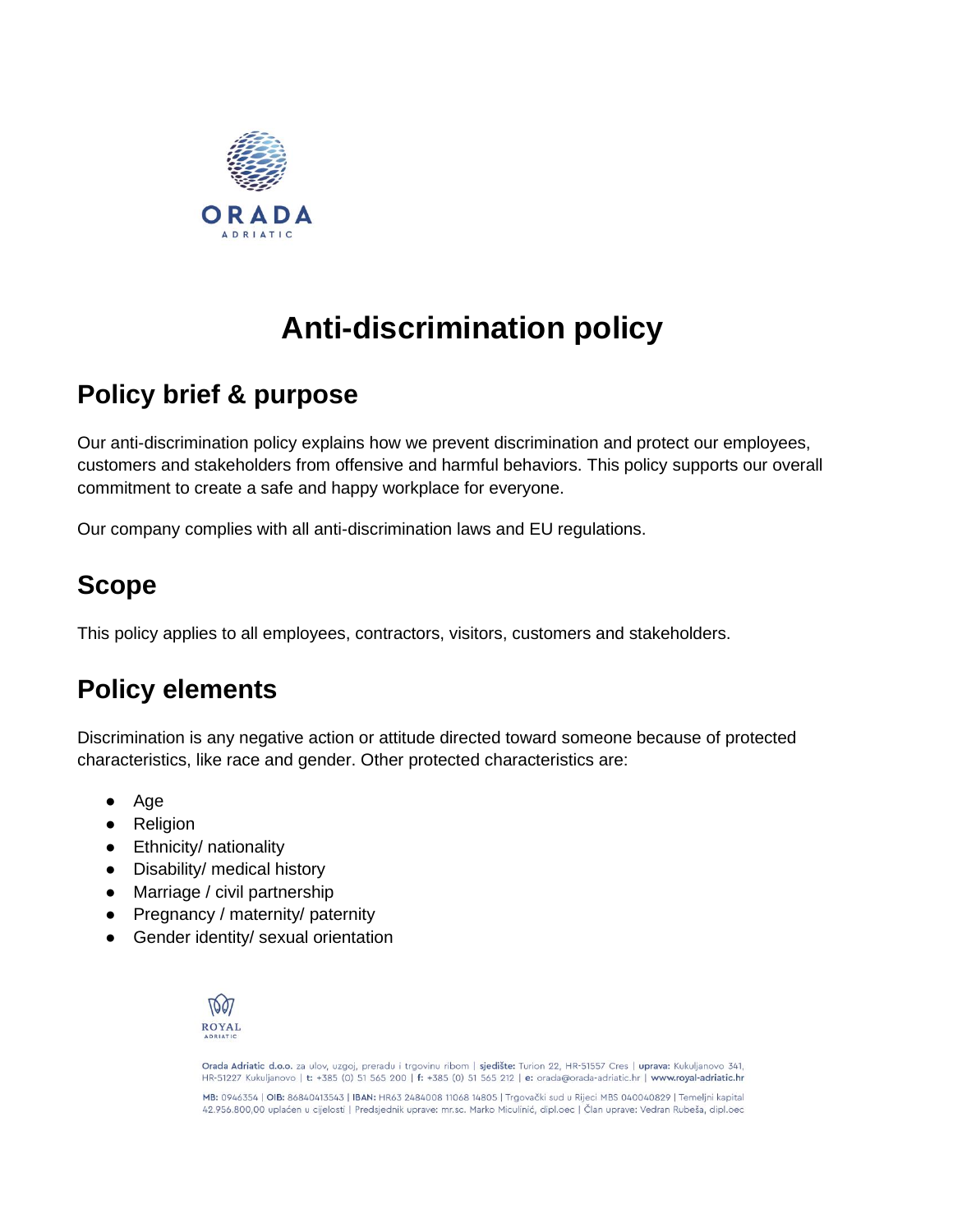

#### **Discrimination and harassment**

Our anti-discrimination an[d](https://resources.workable.com/workplace-harassment-company-policy) [anti-harassment](https://resources.workable.com/workplace-harassment-company-policy) policies go hand-in-hand. We will not tolerate any kind of discrimination that creates a hostile and unpleasant environment for employees, interns or volunteers.

This is not an exhaustive list, but here are some instances that we consider discrimination:

- [*Hiring managers disproportionately disqualifying male or female job candidates on purpose*.]
- [*Managers bypassing team members with specific protected characteristics (e.g. race) for promotion without being able to formally prove (e.g. with documentation) the reasons other employees were selected instead.*]
- [*Employees making sexist comments.*]
- [*Employees sending emails disparaging someone's ethnic origin*.]
- [Termination or retirement based on race, caste, national origin religion, disability, gender, sexual orientation, union membership, political affiliation, age or any other condition that may give rise to discrimination.]

Employees who harass their colleagues will go through our disciplinary process and we may reprimand, demote or terminate them depending on the severity of their offence.

We recognize that sometimes discrimination is unintentional, as we may all have unconscious biases that could be difficult to identify and overcome. In case we conclude that an employee unconsciously discriminates, we will support them through training and counseling and implement processes that mitigate biases as we indicate in the next section. But, if this person shows unwillingness to change their behavior, we may demote or terminate them.

We will not be lenient in cases of assault, sexual harassment or workplace violence, whether physical or psychological. We will terminate employees who behave like this immediately.



Orada Adriatic d.o.o. za ulov, uzgoj, preradu i trgovinu ribom | sjedište: Turion 22, HR-51557 Cres | uprava: Kukuljanovo 341, HR-51227 Kukulianovo | t: +385 (0) 51 565 200 | f: +385 (0) 51 565 212 | e: orada@orada-adriatic.hr | www.royal-adriatic.hr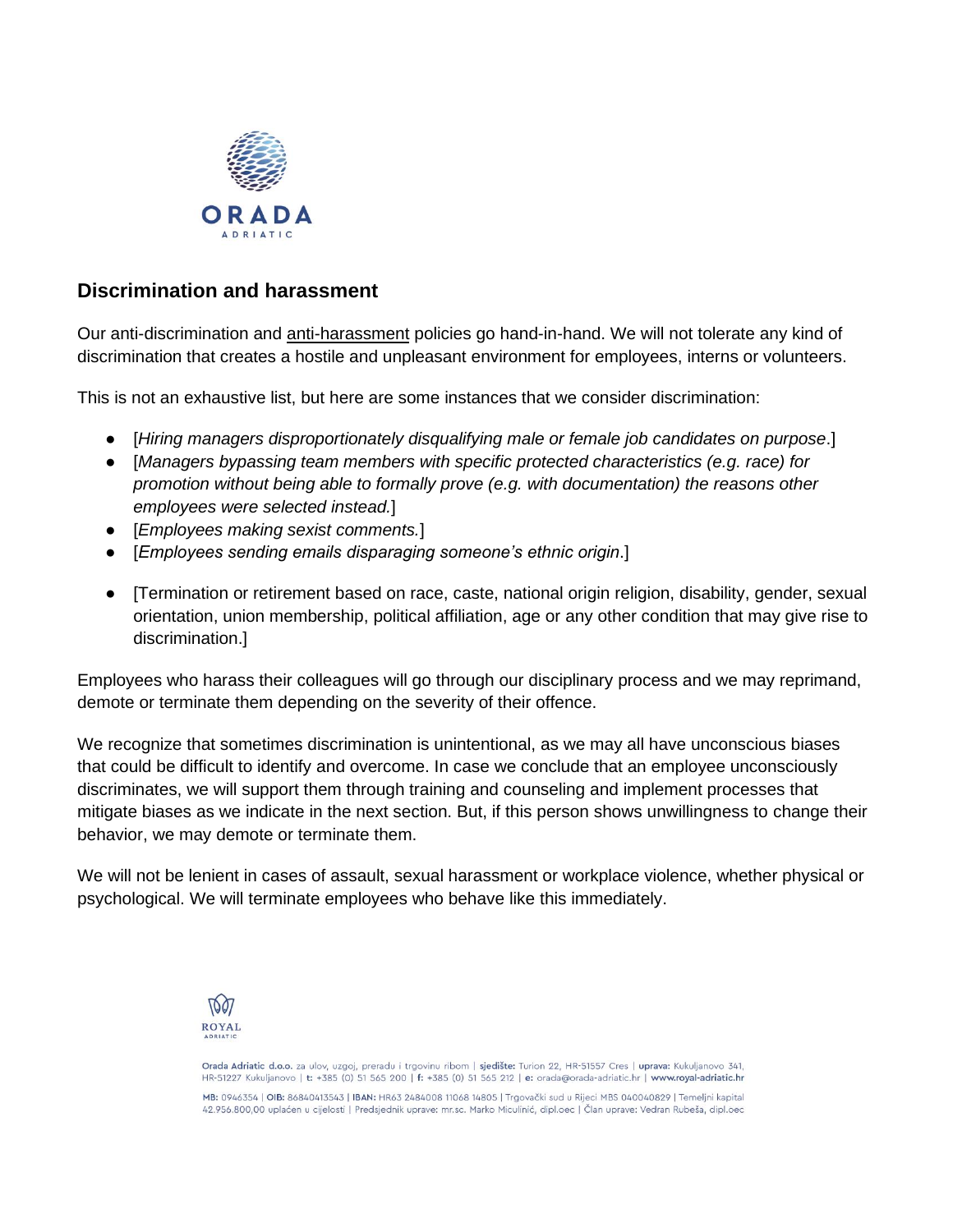

#### **Actions to prevent discrimination**

To ensure that our conduct and processes are fair and lawful, we:

- [*Use inclusive language in job ads*]
- [*Set formal job-related criteria to hire, promote and reward team members.*]
- [*Offer compensation and benefits according to position, seniority, qualifications and performance, not protected characteristics.*]
- [*[Accommodate people with disabilities.](https://resources.workable.com/accessibility-company-policy)*]
- [*Require managers to keep detailed records of their decisions concerning their team members and job candidates.*]

We will also consider additional measures to prevent discrimination, like:

- [*Using hiring processes that reduce bias lik[e](https://get.workable.com/structured-interviews-101/) [structured interviews](https://get.workable.com/structured-interviews-101/)*]
- [*Organizing trainings on diversity, communication and conflict management to improve collaboration among employees of different backgrounds*.]

#### **What to do in cases of discrimination**

If you are the victim of discriminatory behavior (or if you suspect that others are being discriminated against,) please talk to HR (or your manager) as soon as possible. HR is responsible for hearing your claim, investigating the issue and determining punishment.

Punishment for discriminatory behavior depends on the severity of the offence. For example, inadvertently offending someone might warrant a reprimand. Conversely, willfully bypassing employees for promotion because of a protected characteristic will result in termination.

If you decide to make a claim to a regulatory body we are committed and bound by law [not to retaliate](https://resources.workable.com/no-retaliation-company-policy) against you.



Orada Adriatic d.o.o. za ulov, uzgoj, preradu i trgovinu ribom | sjedište: Turion 22, HR-51557 Cres | uprava: Kukuljanovo 341, HR-51227 Kukuljanovo | t: +385 (0) 51 565 200 | f: +385 (0) 51 565 212 | e: orada@orada-adriatic.hr | www.royal-adriatic.hr